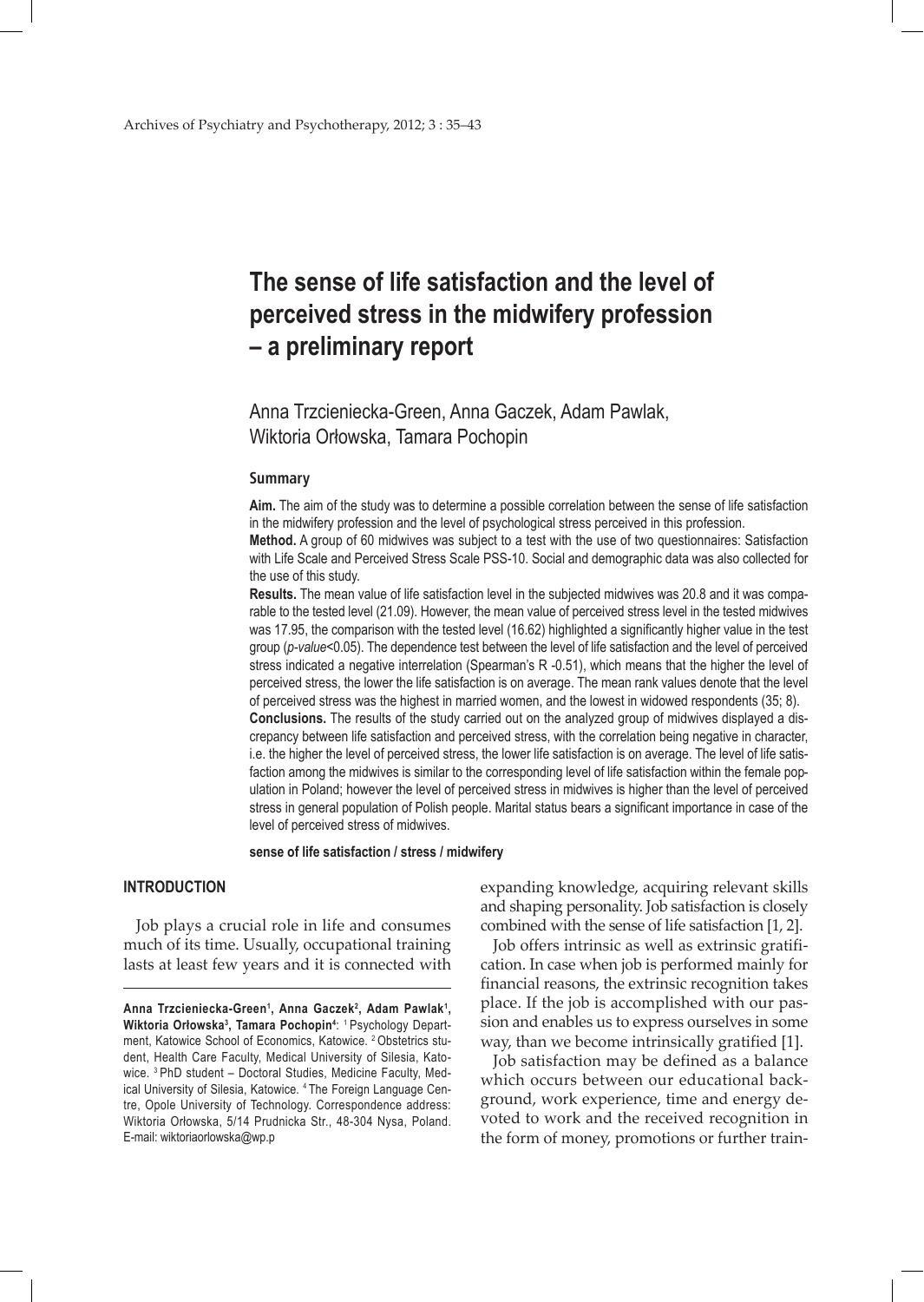ing. Job satisfaction is the relation between the resources and work results as well as the received gratification [3].

The following dissertation depicts the psychological aspects of the midwifery profession, such as the sense of life satisfaction, including the occupational one, and the occurrence of psychological stress. In the social studies, psychology and, specifically, in the psychology of health, the problems of life satisfaction and stress are explicitly identified.

The midwifery occupation belongs to the group of the so called social professions which are characterized by continuous and close contact with other people as well as emotional engagement [4]. Midwives are required to possess special characteristics, such as sensitivity to the needs of others, caregiving, patience and also the skills of dealing with difficult situations [5, 6] Nevertheless, there is not much research on the issue of life satisfaction of the Polish midwives. The following dissertation aims at determining whether there exists a relationship between life satisfaction and stress perception in the midwives. The subject of the study is the level of life satisfaction as well as psychological stress in people performing the job; additionally, we intend to investigate whether the above aspects are associated to any extent with age, educational background, marital status, time of working career, occupied position and workplace.

# **RESOURCES AND METHODS**

The tests were administered in the period of April – May 2011. The study included 60 women, midwives, employed in The Independent Public Central Clinical Hospital of The Medical University of Silesia, Katowice; and in The Esculap Sp. z O. O. Medical Center.

Two research methods were applied in the course of the study:

1. The Satisfaction with Life Scale – SWLS (Diener et.al). This scale includes five statements, due to which the testee evaluates his/her level of life satisfaction measured on a seven-point rating scale. That satisfaction accounts for the midwives' own achievements and life conditions. The result obtained falls within a range of 5 to 35 points and is subsequently converted into standardized 10-point scale of Sten. The higher the result, the higher the sense of life satisfaction is [7].

2. Cohen's, Kamrack's and Marmelstenia's Perceived Stress Scale – PSS. It is possible to choose from three versions of that questionnaire: 14.10 and 4-item one. In the following dissertation, the 10-question version was applied, due to which the interviewee evaluates stress intensity in her life on a 5-point scale.

The self-report methods are applied in this work. It means that the interviewee herself estimates the degree of compliance between the statements and her perceptions. These scales are allocated for the use of adults, both healthy and sick. They are characterized by satisfactory psychometric properties such as reliability and accuracy [7, 8].

During the study, basic demographic questions were posed, concerning age, educational background, workplace, time of working career, occupied position and marital status.

### **RESULTS**

The majority of interviewees were at the age of 40-49 (28.3%), the minority were 50 years old and more (6.7%).

Most of them possess a higher education diploma – Midwifery Bachelor's Degree (66.7%). Midwives with secondary education – medical high school, comprise the smallest group (3.3%).

As far as working career length is concerned, midwives working from 0 to 4 years generated the biggest group (33.3%), similarly to females working for  $20 - 24$  years (26.7%). The smallest group of that aspect was constituted by those with 5 to 9 years of work (6.7%).

The tested midwives were predominantly married (55%). Widowed females were in the minority (1.7%). The vast majority of women worked in public hospitals (72.6%). Healthcare is the least occupied sector (1.6%) as well as individual practice (1.6%). The most frequent position of employment among the interviewed subjects was a certified midwife (45.6%) and the least frequent one was a home health midwife (2.9%).

Both parametric and nonparametric statistical tests were applied for the verification of assumptions. Firstly, a parametric test for the mean

Archives of Psychiatry and Psychotherapy, 2012; 3 : 35–43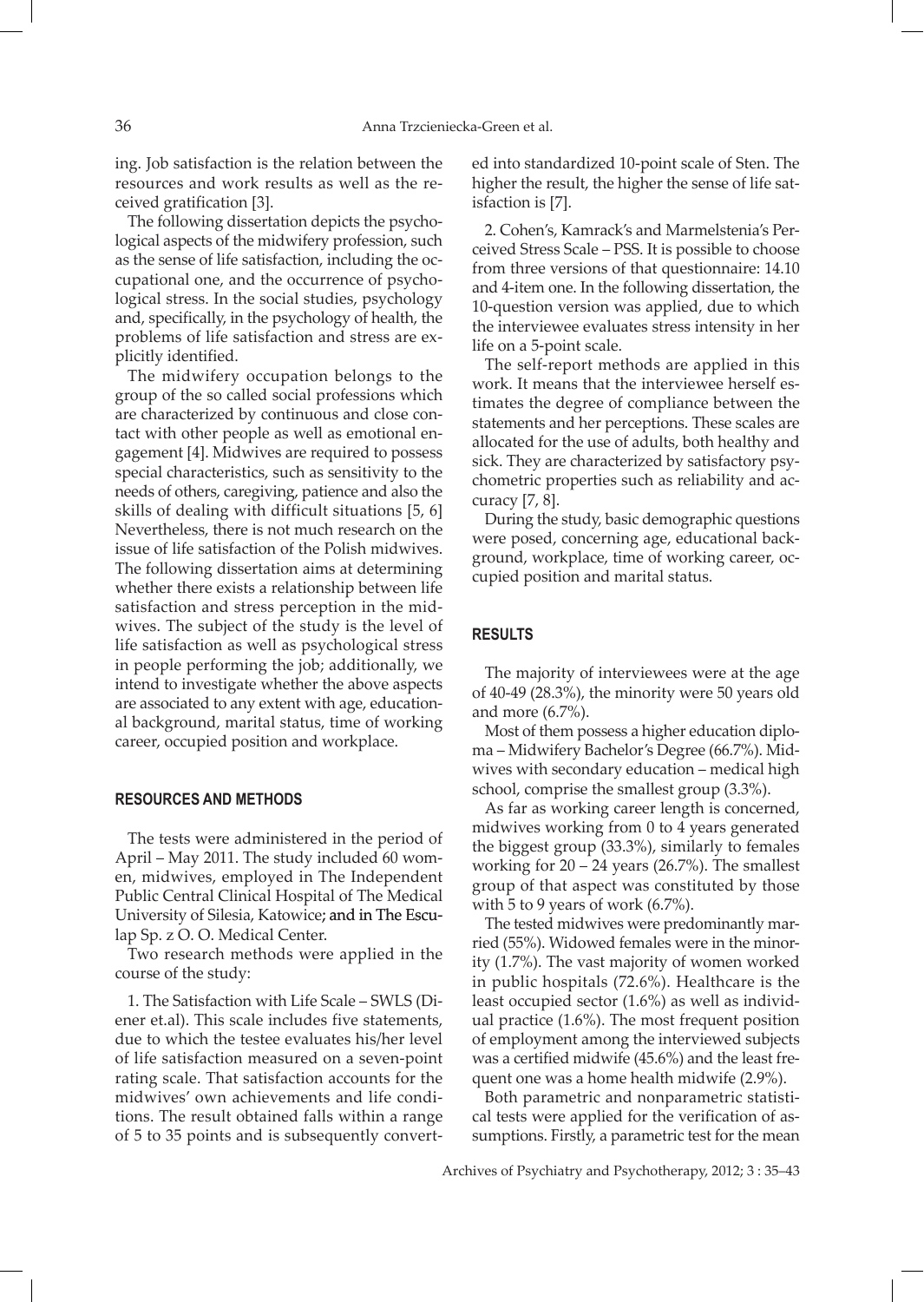was administered, which enabled to state whether the level of life satisfaction among the midwives was lower from the result obtained from the Polish population sample and whether the level of stress perceived by the midwives was higher than the level of stress observed within the Polish population.

In the next step, the Kruskal-Wallis's nonparametric test was implemented that enabled to verify the difference between the groups according to the analyzed variable. The groups were generated due to working career time, educational background, workplace, occupied position and marital status.

The last phase was to determine the relation between the level of life satisfaction and the level of perceived stress – for this purpose, the parametric test of Spearman's rank correlation coefficient was used. The test for the Spearman's correlation coefficient also contributed to verification of the hypothesis concerning the influence of age on the level of satisfaction with life and on the level of perceived stress. To meet the aim of the study a significance level 0.05 was set, which includes a 5% probability of committing a mistake during statistical analysis. For each hypothesis a *p-value* was designated, which enabled to decide whether or not to confirm or reject the assumption. If the *p-value* is lower than the presupposed level of significance (0.05), the hypothesis should be rejected.

The mean value of satisfaction with life among the tested midwives measured with the use of the Satisfaction with Life Scale is 20.8. This result was compared to the tested level, received from Table C-12 – 21.09. Basing on the *p-value* (higher than 0.05) it is not possible to ascertain that the level of life satisfaction at midwives is significantly lower than the result obtained for the population of women in Poland. The calculation results concerning satisfaction with life of midwives are presented in Tab. 1.

The mean value of stress perceived by midwives and evaluated with the Perceived Stress Scale is 17.95. However, the tested level presented in Tab. 2 is 16.62 points [8]. Basing on the *pvalue* it is possible to claim that the level of perceived stress at midwives is significantly higher than the result obtained for the population of Polish people. The calculation results concerning

the level of stress perceived by the midwives are presented in Tab. 1.

|       |  | Table 1. The satisfaction with life level and perceived stress |  |  |  |
|-------|--|----------------------------------------------------------------|--|--|--|
| level |  |                                                                |  |  |  |

| Parametres          | <b>SWLS</b><br>(satisfaction<br>with life) | <b>PSS10</b><br>(perceiving stress) |  |  |
|---------------------|--------------------------------------------|-------------------------------------|--|--|
| Mean value          | 20.80                                      | 17.95                               |  |  |
| <b>Tested level</b> | 21.09                                      | 16.62                               |  |  |
| S                   | 4.66                                       | 5.85                                |  |  |
|                     | 60                                         | 60                                  |  |  |
| p-value             | 0.3148                                     | 0.0391                              |  |  |
|                     |                                            |                                     |  |  |

*s* – standard deviation in the analyzed group,

*n* – the sample size

Analyzing the interplay between the two already presented factors, being the level of satisfaction with life and the level of perceived stress, the Spearman's rank correlation coefficient test was applied. The test enables to identify the presence of either positive or negative correlation between satisfaction with life and the level of perceived stress. The calculation results are presented in Tab. 2.

**Table 2**. The correlation between satisfaction with life and the level of perceived stress

| <b>PSS10</b>        | <b>SWLS</b>              |  |  |
|---------------------|--------------------------|--|--|
| (perceiving stress) | (satisfaction with life) |  |  |
|                     | 60                       |  |  |
| Spearman's R        | $-0.51$                  |  |  |
|                     | $-4.52$                  |  |  |
| p-value             | 0.0000                   |  |  |

*n* – The sample size

## $t - t$  test

Basing on the *p-value* (lower than 0.05) it is possible to prove the presence of correlation between the satisfaction with life and the level of perceived stress. Due to the Spearman's correlation coefficient, which is negative, it is possible to claim that the correlation is negative in character, which means that the higher the level of perceived stress, the lower the satisfaction with life on average.

Further analysis was carried out to test the interrelation of age and satisfaction with life. To meet this aim Spearman's correlation coefficient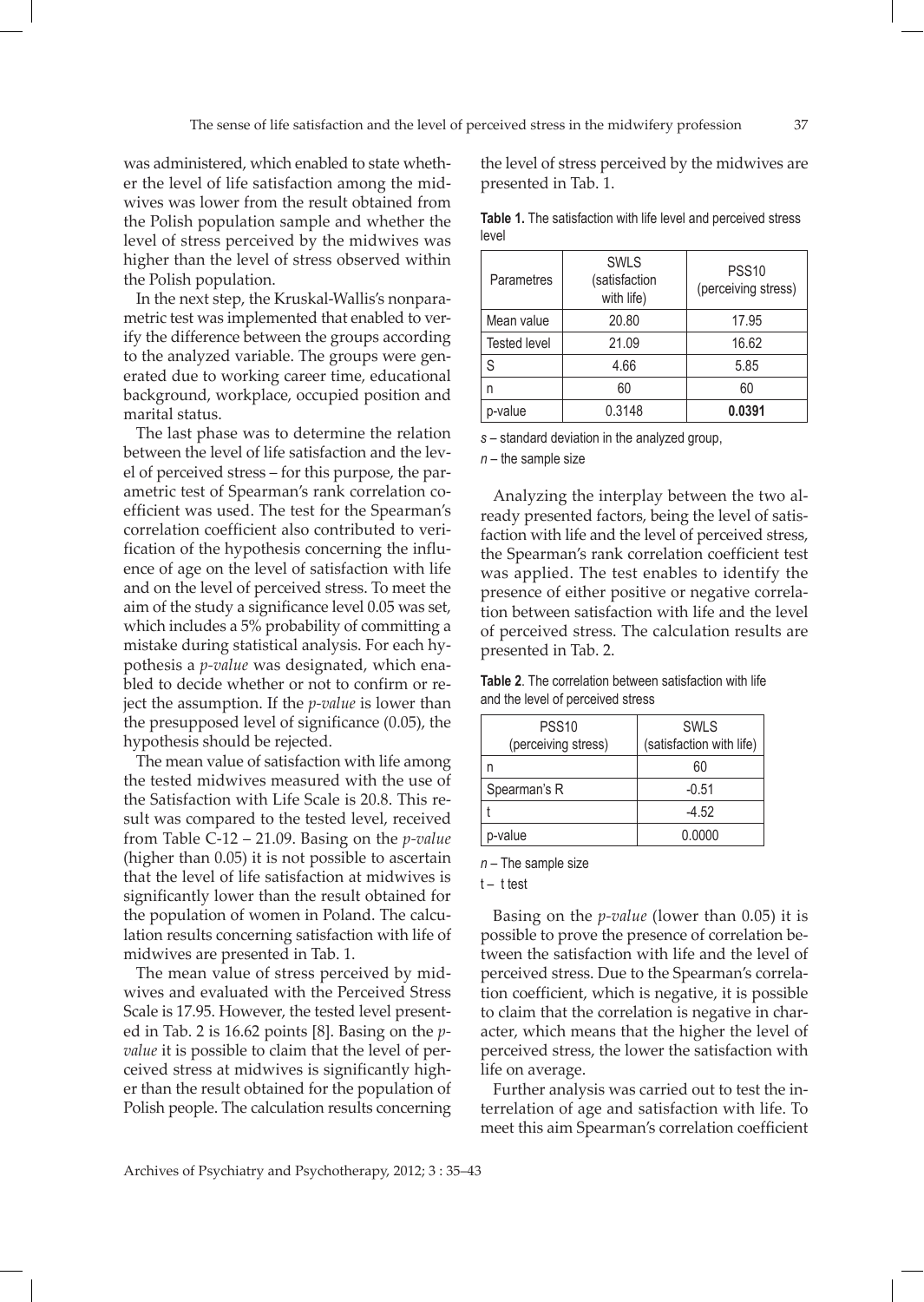test was administered. The test enables to identify the circumstance of either positive or negative interrelation between age and satisfaction with life. Basing on the *p-value* (0.4) it is not possible to prove the occurrence of age and satisfaction with life correlation.

Spearman's correlation coefficient test was also applied to analyze the interplay between age and the level of perceived stress. The test enables to identify the circumstance of either positive or negative interrelation existence between age and the level of perceived stress. Basing on the *p-value* (0.3) it is not possible to prove the correlation between age and the level of perceived stress.

Next, the impact of working career time on the level of satisfaction with life was subjected to verification. Kruskal-Wallis's test was applied within the groups defined according to the length of the midwives' working career. The test verifies the discrepancy significance in the results of the analyzed variable between the groups of working career length. Basing on the *p-value* (0,4) it is not possible to prove the existence of discrepancy in satisfaction among the groups defined according to the working career length.

Another analysis was carried out in order to evaluate the impact of working career time on the level of perceived stress.

The test validates the discrepancy significance in the results of the analyzed variable among the groups of working career length. Basing on the *p-value* (0.6) it is not possible to prove the discrepancy in the level of perceived stress between the groups defined according to the working career time.

The influence of educational background of the analyzed midwives on the level of both life satisfaction and perceived stress was tested with the Kruskal-Wallis's test. It verifies the discrepancy significance in the results of the analyzed variable according to educational background. Basing on the *p-value* (0.18) it is not possible to prove the existence of any variance in satisfaction with life among the subjected groups defined according to the educational background.

In order to verify the existence of any differences in the level of life satisfaction between the groups defined according to the educational background of the midwives, Kruskal-Wallis's test was applied. The test verifies the discrepancy significance in the results of the analyzed variable according to the educational background. Basing on the *p-value* (0.13) it is not possible to prove the existence of any differences in the level of perceived stress between the groups defined by the educational background.

The impact of workplace and the position occupied by a midwife on the level of satisfaction with life and perceived stress was also analyzed. The test verifies the discrepancy significance in the results of the analyzed variable according to workplace. Basing on the *p-value* (0.8) it is not possible to prove the existence of any differences in life satisfaction between the groups defined according to workplace.

Similarly, the analysis of the interplay among workplace and the level of perceived stress did not ascertain the existence of any differences in the level of perceived stress among the groups defined according to workplace. For the sake of comparison, the Kruskal-Wallis's test was also applied, with *p-value* indicated as 0.07.

In order to meet the assessment objective of satisfaction with life level as well as the perceived stress level between the groups defined by the position occupied by the midwives, the Kruskal-Wallis's test was applied. The test verifies the discrepancy significance in the results of the analyzed variable according to the occupied position. Basing on the *p-value* (0.9 and 0.7) it is not possible to certify the occurrence of any differences in life satisfaction and perceived stress levels between the groups defined according to the occupied work position.

Verification of the assumption concerning significant differences in life satisfaction level between the groups defined by the marital status of the midwives was carried out with the use of Kruskal-Wallis's test. The test verifies the discrepancy significance in the results of the analyzed variable according to the marital status. Basing on the *p-value* (0.4) it is not possible to claim that there are differences in life satisfaction between the groups defined by the marital status.

However, the analysis of differences in the level of perceived stress between the groups defined by the marital status of the midwives revealed contrasting results. The aim of evaluation was reached with the application of Kruskal-Wallis's test. Basing on the *p-value* (lower than 0.05) it is possible to indicate the difference in the level of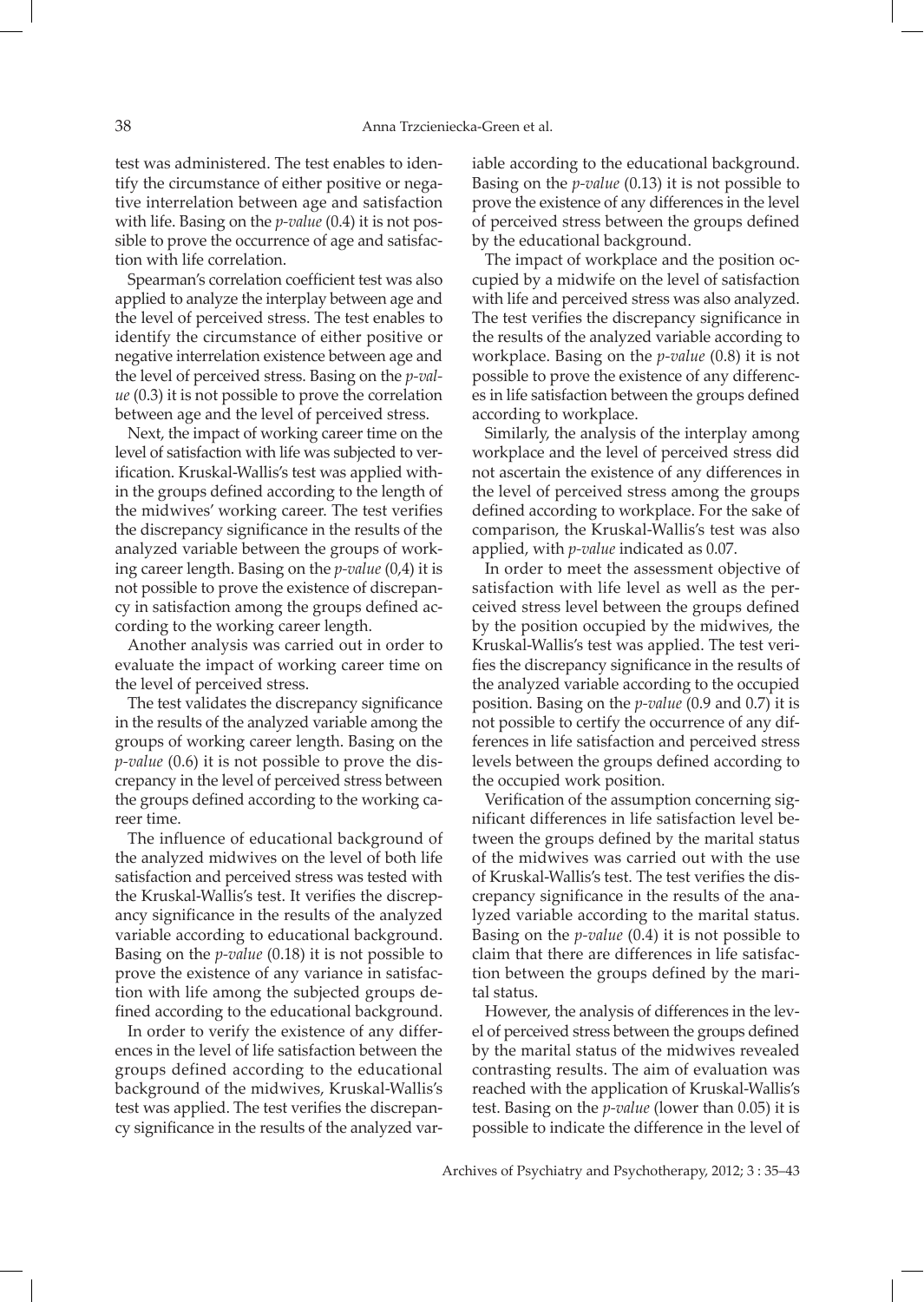perceived stress between the groups defined by the marital status. Taking into account the mean rank value, it is possible to claim that the highest level of perceived stress is recorded within the group of married subjects, while it is the lowest within the widowed. The measurement results concerning the perceived stress level are presented in the Tab 3.

| <b>Table 3.</b> The correlation between marital status and |  |  |
|------------------------------------------------------------|--|--|
| perceiving stress                                          |  |  |
|                                                            |  |  |

| <b>PSS10</b><br>(perceiving stress) | Unmarried   Married |         | Divorced | Widow |  |  |
|-------------------------------------|---------------------|---------|----------|-------|--|--|
| Sum of ranks                        | 609                 | 1168    | 45       | 8     |  |  |
| n                                   | 23                  | 33      | 3        |       |  |  |
| Mean rank                           | 26.48               | 35.39   | 15.00    | 8.00  |  |  |
| Ranks <sup>2</sup> /n.              | 16125.3             | 41340.1 | 675.0    | 64.0  |  |  |
| chi-square                          | 7.83                |         |          |       |  |  |
| p-value                             | 0.0496              |         |          |       |  |  |

*n* – The sample size

#### **DISCUSSION**

The administered tests were designed to evaluate the level of satisfaction with life as well as perceived stress if the midwives thus indicating whether there is any interrelation between these variables.

After the application of the Satisfaction with Life Scale it was shown that the level of midwives' life satisfaction is not statistically contrasting to the level of life satisfaction recorded by the females representing a general population in Poland. The mean value of midwives' life satisfaction is 20.8 points, with standard deviation of SD=4.66. Correspondingly, the mean life satisfaction value of women being a representative sample of a whole population in Poland is 21.09 points with standard deviation SD=5.26 [7]. Though, it does not constitute a statistically significant difference.

On the other hand, Wysokiński et al. reached other conclusions during his research. Despite the fact that his study was carried out in nurses not midwives, it is worth mentioning due to a very similar character of the work performed in both professions as well as not sufficient research data on midwives themselves. The above mentioned researchers tested a group of 891 nurses, also applying the Satisfaction with Life

Scale. The mean value of life satisfaction in that group was 19.60. The results of the study indicated a significantly lower level of nurses' satisfaction with life than the level of life satisfaction recorded for the Polish general population [2]. Andruszkiewicz's research also revealed similar information, having completed a test on 242 nurses. She used a different research tool, AVEM questionnaire – The Pattern of Behaviour and Experiences Related to Work [1].

During the discussed analysis, the tests were administered on much less numerous group of respondents, mainly due to financial and organizational limitations. Therefore, coverage of similar studies on much bigger group of midwives would be worth considering in the future. It would serve to enrich the knowledge in the scope of perceived satisfaction with life including the job performed by the Polish midwives.

The society, culture and media, being responsible of promoting fame, success and wealth, identify them with happiness and satisfaction. However, as the results of research on the material well-being show, it does not occur to be "the prerequisite and/or sufficient for gaining and maintaining mental well-being" [9]. People living in the richer countries are happier than those from the poorer ones, but it may be connected not only to the possessed goods but also to the fact that human rights are respected there and the state strives for the equality of its citizens. The growth of wealth largely influences the life satisfaction factor increase in very poor countries where the basic needs are not fulfilled [10].

Nevertheless, more demographic factors interplay with life satisfaction. A moderate positive correlation with life satisfaction is substantiated by: subjective health condition assessment, age (life satisfaction rises with age), having a spouse, religiousness and the level of education and income (the last two factors have minimal impact on life satisfaction). Race, climate of a given country and intelligence do not contribute to life satisfaction alterations in any way [11, 12].

We can optimistically assume that life satisfaction changes over time and its level increases with age [13]. Older people have greater life satisfaction. It can result from their life experience and the ability to arrange their achievements [2]. It is worth noting that our actions, achievements, development of positive personal characteristics

Archives of Psychiatry and Psychotherapy, 2012; 3 : 35–43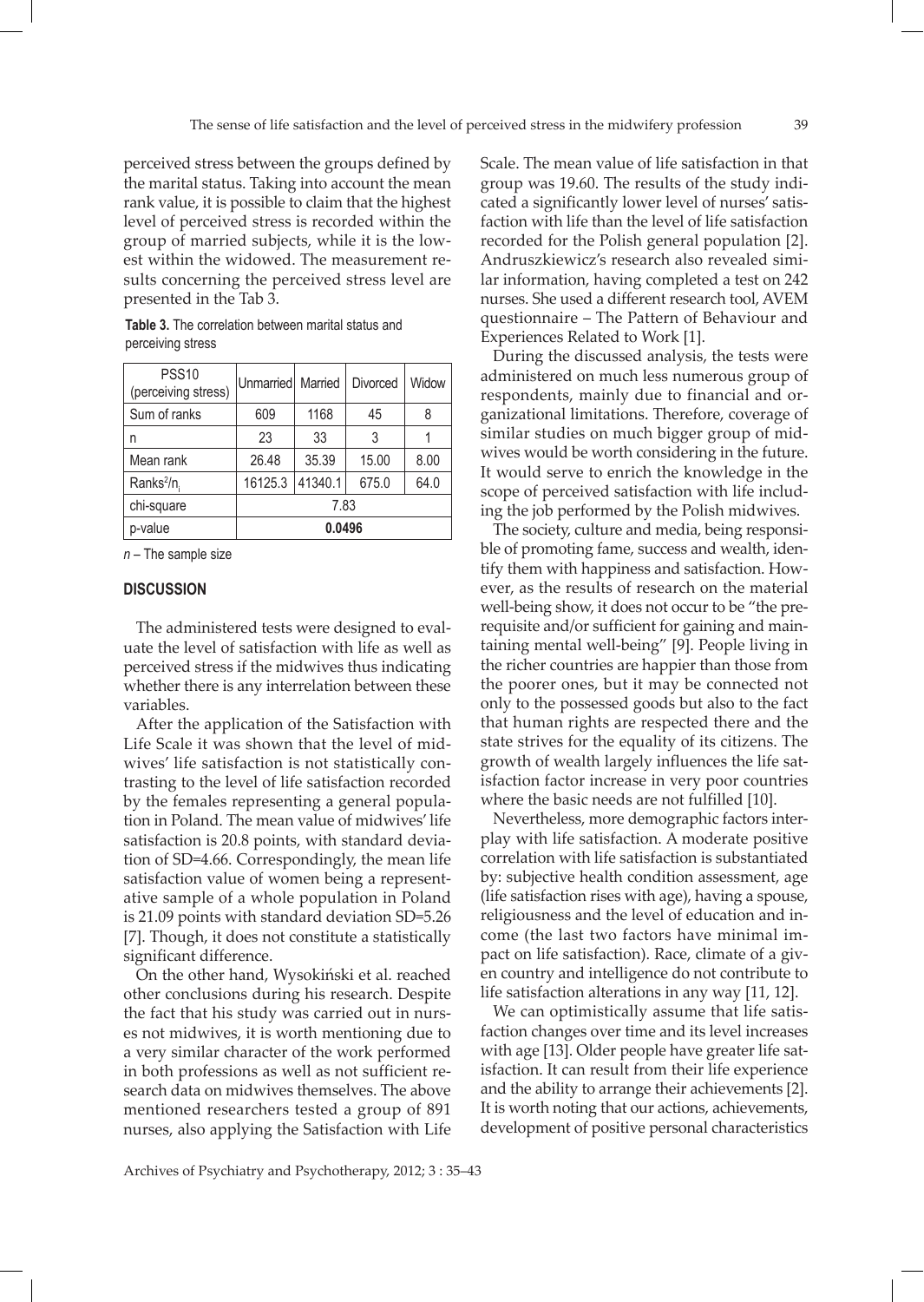and abilities enhance our satisfaction with life. Deterioration of standards also increases life satisfaction but people are not often likely to reduce their expectations, modify norms or abandon some life aspirations, even though they are illusory or too ambitious. In the times of intensified consumerism, human desires are getting more and more insatiable. It is probably the consequence of a constant increase in the standards of material life aspect presented by the media and the consumerism culture [9].

The analysis of stress level results recorded within the midwives revealed that the perceived stress level in women performing this job is higher than the level of stress perceived by the general population of women in Poland. The measurement tool used to assess the psychological stress was the Perceived Stress Scale PSS-10. The tested level, being the mean value received during the tests carried out on healthy people in Poland and recorded in Tab. 2, was 16.62 points, with standard deviation SD=7.50 [8]. However, the mean value of the stress level perceived by the interviewed midwives was much higher – 17.95 points, with standard deviation SD=5.85. The tests confirmed the hypothesis assuming a significantly higher level of stress perceived by the midwives in relation to the population of Poles.

The midwifery profession is stressful and accompanied by such symptoms as exhaustion, increased mental tension, and in difficult situations – fear and uncertainty. This is certified by research on stress at respondents of this profession [4].

Undoubtedly, in the work environment of nurses and midwives many stresogenic factors arise. As Kliszcz, Nowicka-Sauer, Trzeciak and Sadowska report in their research, these stressors may result from increased sense of anxiety, depression and aggression, which are negative emotions. Their research results indicate that the most crucial element responsible for life satisfaction decrease is anxiety. It is particularly present in respondents with short working career what may be interrelated to a new situation and environment where they exist. It may also arise from lack of professional experience and a sense of uncertainty in terms of their own competence. Anxiety and depression may cause a multiplicity of somatic incidents such as headaches, either

excessive appetite or its loss, insomnia and constipations [3, 6].

Other research performed by Kliszcz and Nowicka-Sauer indicated that the nurses profession displays a tendency to suppress negative emotions (anger, anxiety, depression) and direct them intrinsically. It is interesting to note that together with the advance of that tendency, the perceived level of satisfaction with professional work also rises. However, this tendency of suppressing negative emotions should be considered in terms of generating enormous health consequences [6,14,15]. The interactions with doctors resulted in anxiety development in case of short working career. On the other hand, contacts with the superiors were the cause of such anxiety at respondents with long working career [5].

In other investigation of the midwives' length of employment in the health clinics, those who had worked 10 or more years had lower levels of emotional exhaustion and depersonalization than those who had worked 1–9 years [16]. In other studies, this finding is related to the fact that as professional experience increases, strategies for coping with stress are developed more [17, 18, 19]. In a study conducted within health care personnel by Aslan et al. (1997), it was determined that as the years of employment increased, the level of emotional exhaustion, depersonalization and work-related stress decreased and personal accomplishment and job satisfaction increased [20]. Other studies have also reported that as length of employment increases, job satisfaction also increases [21].

A consecutive phase of the administered tests was connected with the correlation between midwives' life satisfaction and stress perceived by them. The obtained results indicate a significant dependency between satisfaction with life and the level of perceived stress. It is a negative correlation. Spearman's correlation indicator is r=-0.51, which means that together with the rise of perceived stress level, the level of life satisfaction decreases. Similar interdependency was supported by the research data obtained, among others, by Juczyński and Ogińska-Bulik, from a group of 174 adult respondents. The correlation indicator of perceived stress level intensity and life satisfaction sense recorded in these studies was r=-0.52 [8].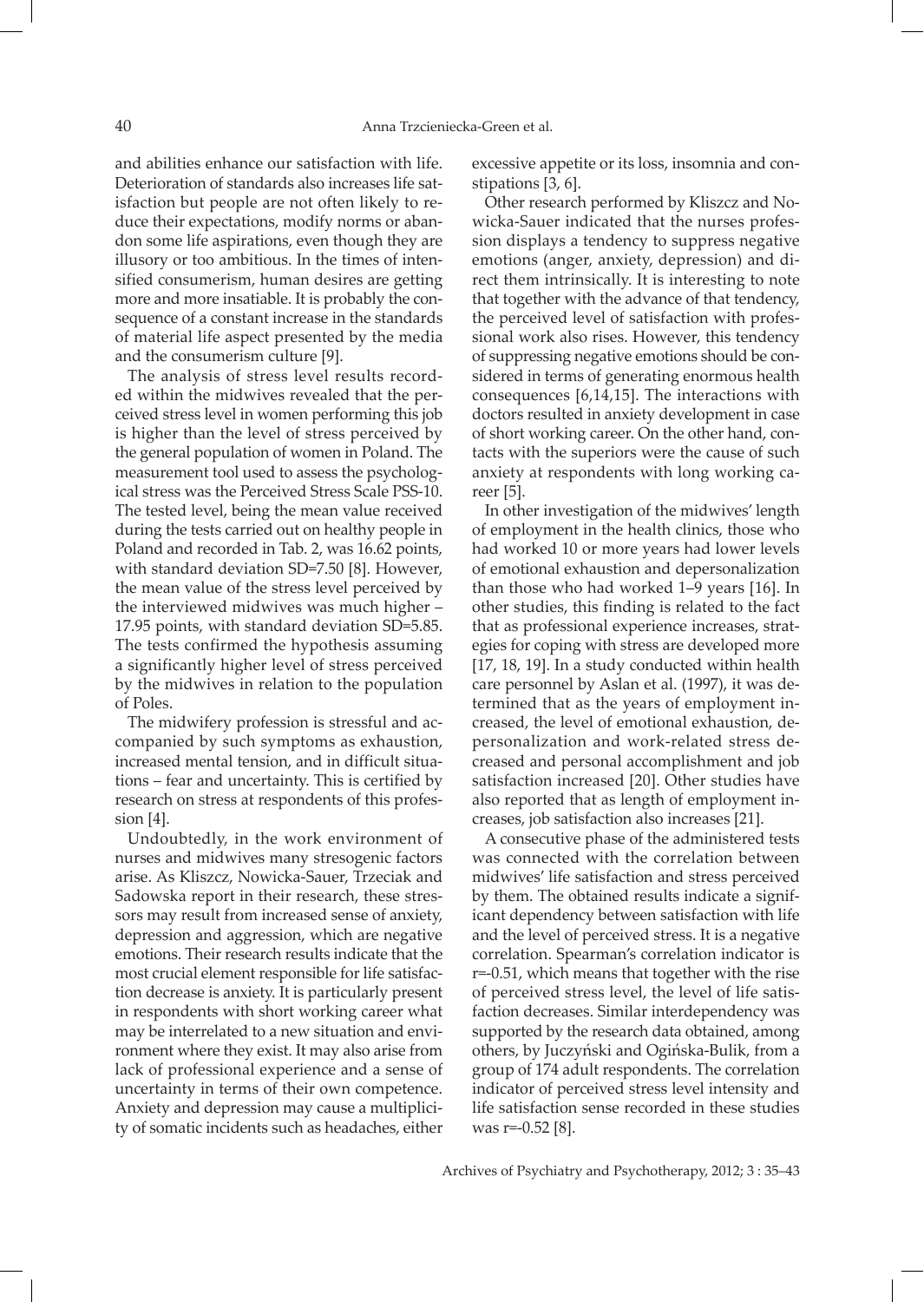The correlation existing between the two variables is confirmed by the fact that psychological stress influences negatively the midwives' life satisfaction. Considering this fact together with the relations connecting the perceived stress intensity with life satisfaction level, it can be assumed that midwives' work efficiency and their satisfaction with the performed job correlate with experiencing both psychological and social support. This support may stem from friends and relatives, co-workers, superiors or other institutions. The fact that professional work belongs to a very important sphere of human functioning and is closely connected with life satisfaction should be also reflected upon [1, 2]. It is worth to make every possible effort to create a positive, conducive to health and safe work environment, where the midwives execute their professional duties. Decrease in the stress level of midwives work would probably improve the affectivity and quality of the occupational role as well as cause an advance in general life satisfaction. Limitation in the number of stressors could also lead to health condition improvement and decrease the occurrence of mental and somatic disorders [3].

The obtained results were subject to analysis in terms of perceived stress and satisfaction with life due to age and time of working career. Though, no statistically significant correlations were registered between the age of the interviewed midwives and their satisfaction with life or the level of perceived stress. The assumption concerning life satisfaction increase with age was not supported at the tested group of midwives [2, 9]. Nevertheless, it should be also noted that the respondents at the age of 50 and more were not numerous what could have exerted some influence on the results of the study.

Subsequently, the levels of life satisfaction and perceived stress were evaluated in relation to the midwives educational background. It was statistically non significant. Though, it is possible to presume that the level of education in this profession is inversely proportional to the received financial gratification. The period of study, after which a Midwifery Bachelor's Degree is obtained, lasts three to three and a half years. Next, midwives have the possibility of further education doing their Master's Degree, which lasts two years, and the number of those taking that opportunity is gradually rising. During the period of study, the future midwives acquire comprehensive knowledge on medical, social, psychological and pedagogical sciences and, at the same time, they shape their professional self-awareness. Our attention should be paid to the deplorable fact that over half of the Midwifery Department graduates do not follow up their professional employment routs. It is caused by various issues, mainly associated with low earnings and professional status accompanied by high professional liability [22]. If that job provided higher financial gratification, studying at the Midwifery Department would become more prestigious. The graduates would be more eager to take up their positions in the acquired profession and professional satisfaction would increase.

The gathered data were also used to evaluate the level of life satisfaction and the perceived stress in relation to the workplace and the occupied position. During the statistical analysis, no significant correlations were registered between the workplace and the occupied position or life satisfaction and the perceived stress. The results concerning the workplace and life satisfaction levels occurred to be very approximate. The level of perceived stress was the highest within people running their private practices, and it was the lowest in a group of midwives occupying their positions in the primary health care units. However, the fact of very small sizes of both groups should be highlighted, thus the possibility of expanding the research onto them should be considered in the future.

Generally speaking, the research results indicated that such variables as age, time of working career, educational background, workplace of midwives and the positions hold by them do not correlate with perceived life satisfaction and the perceived stress level in a statistically significant way.

The only demographic variable which revealed correlation with the level of perceived stress was the marital status. The highest level of perceived stress was recorded within the group of married women. Substantially, lower levels of stress were present within the unmarried people, divorced and widows. It may result from the fact that married women must very often deal with both professional and personal responsibilities. The married midwives play an extremely demand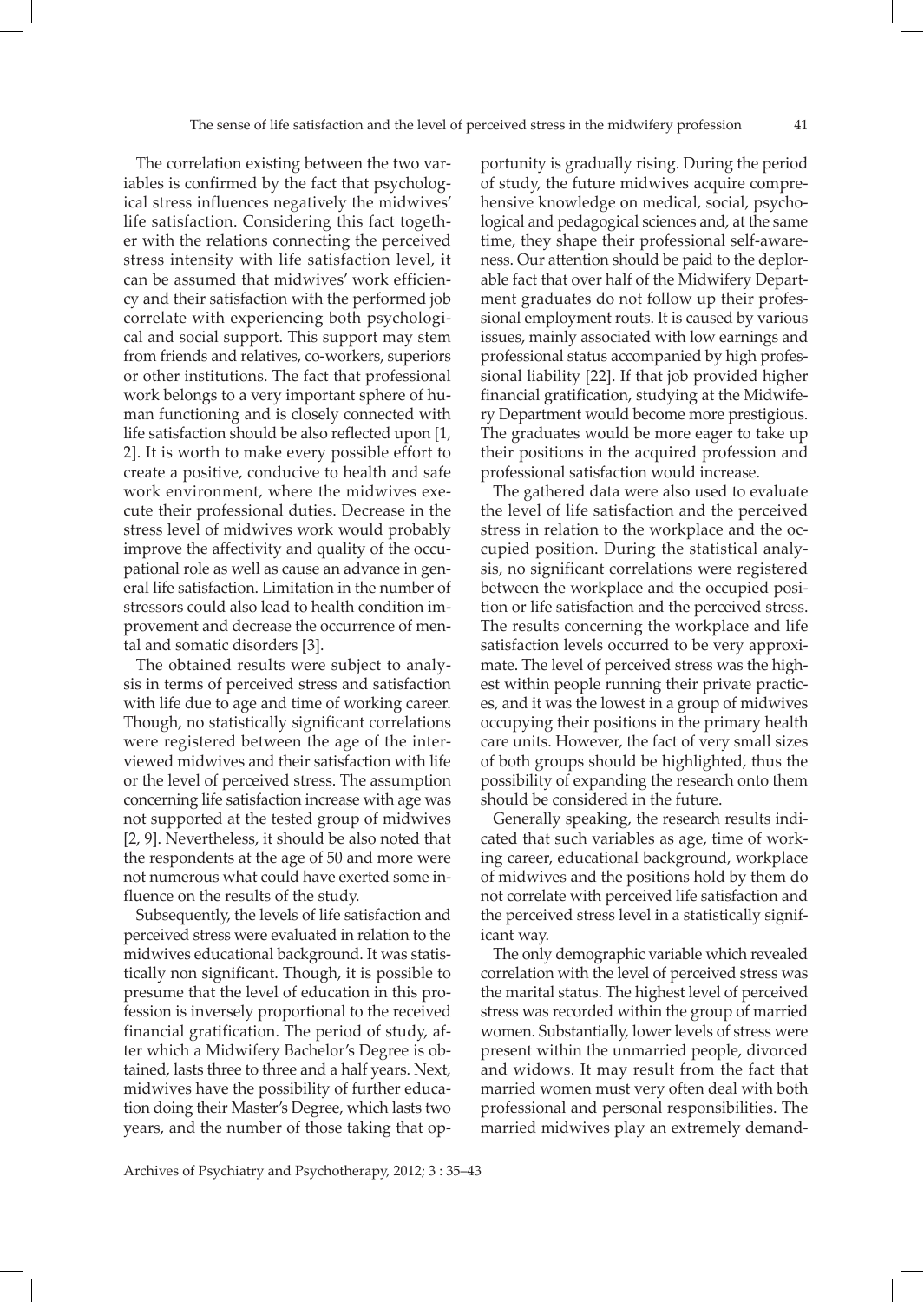ing occupational role connected with providing care for another person. Apart from this, they fulfil their roles as wives, mothers and guardians of hearth and home daily. Excessive number of duties may result in exhaustion and sense of exasperation due to lack of time for full and precise performance [23]. Professional work and family duties may also be an obstacle in implementing own passions and interests. There may be not enough time to relax and other health related behaviours.

Moreover, the interplay between marital status and life satisfaction was not corroborated. No statistically significant correlation between marital status and life satisfaction level was recorded.

As seen, the subject of the study is of crucial importance. The tests should be further developed because negative correlation between life satisfaction and stress perceived in the midwives environment was confirmed. It was additionally demonstrated that the stress level experienced within the midwifery profession exceeds the statistical level of stress perceived by general Polish population. Continued research should also consider methods of stressors abatement in the workplace and stress management techniques.

#### **FINDINGS**

Reflecting upon the administered tests enables to state that there is a correlation between life satisfaction and the level of stress perceived by the midwives. That dependency is negative which means that the higher the level of perceived stress, the lower the life satisfaction on average. Satisfaction with life indicator recorded the midwives is similar to the one registered for the population of women in Poland, though the level of perceived stress in the midwives is higher than the level of stress perceived by a general population of people in Poland.

Marital status is of crucial importance for the level of stress perceived by the midwives.

# **REFERENCES**

 1. Andruszkiewicz A. Typy zachowań i przeżyć w pracy w grupie pielęgniarek. Problemy Pielęgniarstwa. 2007; 15(2/3): 157–161.

- 2. Wysokiński M, Fidlecki W, Walas L, Ślusarz R, Sienkiewicz Z, Sadurska A, Kochaniuk H. Satysfakcja z życia polskich pielęgniarek. Problemy Pielęgniarstwa. 2009; 17(3): 167–172.
- 3. Kliszcz J, Nowicka- Sauer K, Trzeciak B, Sadowska A. Poziom lęku, depresji i agresji u pielęgniarek, a ich satysfakcja z życia i z pracy zawodowej. Medycyna Pracy. 2004; 55(6): 461–467.
- 4. Modzelewska T, Kulik TB. Zachowania prozdrowotne pielęgniarek a zespół wypalenia zawodowego. Magazyn Pielęgniarki i Położnej. 2002; 44(10): 8–10.
- 5. Tęcza B, Kłapa Z. Satysfakcja pielęgniarek z wykonywanej pracy. Magazyn Pielęgniarki i Położnej. 2003; 45(6): 8–10.
- 6. Kliszcz J, Nowicka-Sauer K, Sadowska A, Trzeciak B. Kontrola emocji a poziom lęku i depresji u pielęgniarek. Zdrowie Publiczne. 2004; 114(3): 346–349.
- 7. Juczyński Z. Skala satysfakcji z życia SWLS. In: Narzędzia pomiaru w promocji i psychologii zdrowia. Juczyński Z, editor. Warszawa: Pracownia Testów Psychologicznych; 2001. p. 128–135.
- 8. Juczyński Z, Ogińska-Bulik N. Skala Odczuwanego Stresu – PSS-10. In: Narzędzia pomiaru stresu i radzenia sobie ze stresem. Juczyński Z, Ogińska-Bulik N, editors. Warszawa: Pracownia Testów Psychologicznych; 2009. p. 11–22.
- 9. Górnik-Durose M. Psychologiczne koszty materialnego dobrobytu. Kolokwia Psychologiczne nr 13: Jakość życia w badaniach empirycznych i refleksji teoretycznej. Warszawa: Instytut Psychologii PAN; 2005. p. 205–218.
- 10. Seligman MEP. Prawdziwe szczęście. Poznań: Media Rodzina; 2005. p. 71–92.
- 11. Diener, E, Lucas RE, Oishi S. Dobrostan psychiczny. Nauka o szczęściu i zadowoleniu z życia. In: Czapiński J, editor. Psychologia pozytywna. Nauka o szczęściu, zdrowiu, sile i cnotach człowieka. Warszawa: PWN; 2005. p. 35–50.
- 12. Trzebińska E. Psychologia pozytywna. Warszawa: Wydawnictwa Akademickie i Profesjonalne; 2008. p. 57– 69.
- 13. Diener E, Lucas RE, Napa Scolon C. Beyond the hedonic treademill. Revising the adaptation theory of well-being. American Psychologist. 2006; 5: 305–314.
- 14. Kliszcz J, Nowicka-Sauer K. Kontrola gniewu, lęku i depresji u pielęgniarek neurologicznych a satysfakcja z życia i z pracy zawodowej. Magazyn Pielęgniarki i Położnej. 2003; (1); 88–91.
- 15. Nyklewicz W, Krajewska-Kułak E. Śmierć a emocje pielęgniarek – doniesienia wstępne. Problemy Pielęgniarstwa. 2008; 16(3): 248–254.
- 16. Oncel S, Canli Ozer Z, Efe E. Work-related stress, burnout and job satisfaction in turkish midwives. Social Behavior and Personality. 2007; 35(3): 317–328.

Archives of Psychiatry and Psychotherapy, 2012; 3 : 35–43